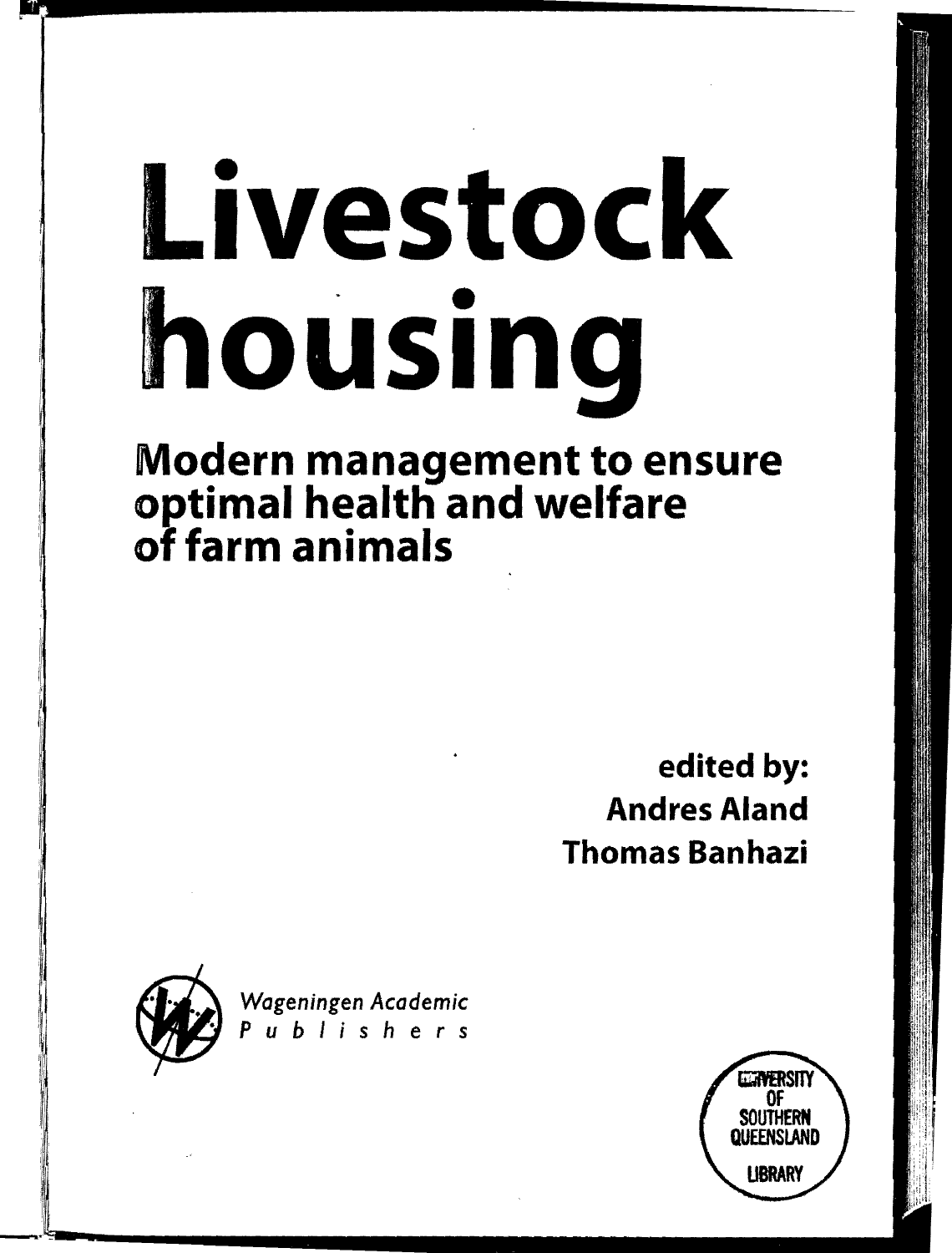This work is subject to copyright. All rights are reserved, whether the whole or part of the material is concerned. Nothing from this publication may be translated, reproduced,

• stored in a computerised system or published in any form or in any manner, including electronic, mechanical, reprographic or photographic, without prior written permission from the publisher, Wageningen Academic Publishers, P.O. Box 220, 6700 AE Wageningen, the Netherlands,

www.WageningenAcademic.com copyright@WageningenAcademic.com

The individual contributions in this publication and any liabilities arising from them remain the responsibility of the authors.

The publisher is not responsible for possible damages, which could be a result of content derived from this publication.

ISBN: 978-90-8686-217-7 e-ISBN: 978-90-8686-771-4 DOl: 10.3920/978-90-8686-771-4

First published, 2013

© Wageningen Academic Publishers The Netherlands, 2013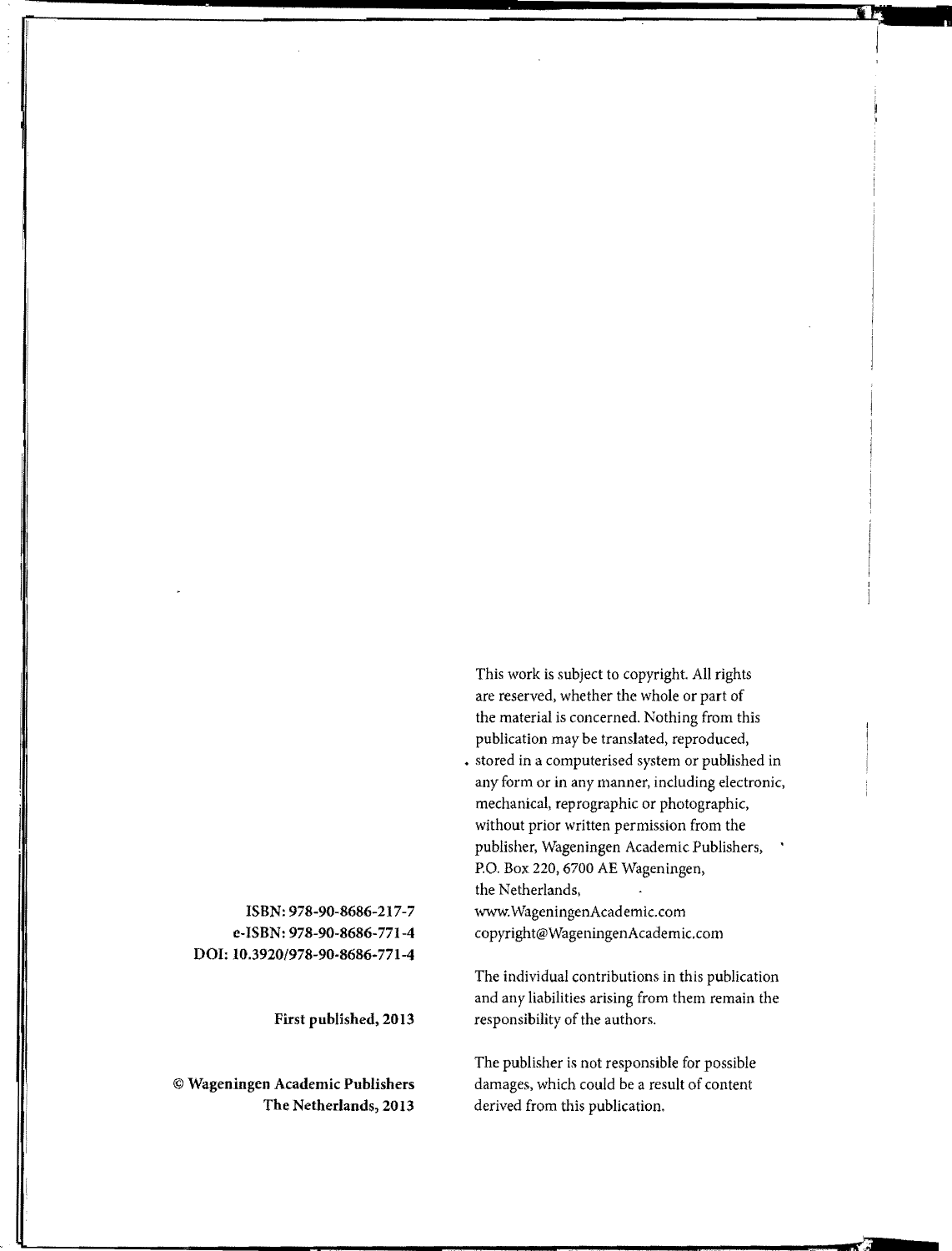# **Table of contents**

| Acknowledgements                           |  |
|--------------------------------------------|--|
| Preface<br>Andres Aland and Thomas Banhazi |  |

# Part 1 - Historical introduction

| 1. A short history of livestock production                                     | 21 |
|--------------------------------------------------------------------------------|----|
| J. Hartung                                                                     |    |
| 1.1 Introduction                                                               | 21 |
| 1.2 Livestock production in the ancient times                                  | 21 |
| 1.3 Livestock production in the Middle Ages                                    | 24 |
| 1.4 The new age of livestock production                                        | 26 |
| 1.5 The development of livestock production since the 19 <sup>th</sup> century | 28 |
| 1.6 Livestock farming today and in future                                      | 30 |
| 1.7 Conclusions                                                                | 32 |
| Acknowledgement                                                                | 32 |
| References                                                                     | 33 |

#### Part 2 - General aspects of livestock buildings

| 2. A review of the impact of housing on dairy cow behaviour, health and welfare           | 37  |
|-------------------------------------------------------------------------------------------|-----|
| C.J.C. Phillips, B. Beerda, U. Knierim, S. Waiblinger, L. Lidfors, C.C. Krohn, E. Canali, |     |
| H. Valk, I. Veissier and H. Hopster                                                       |     |
| Abstract                                                                                  | 37  |
| 2.1 Introduction                                                                          | 38. |
| 2.2. The effects of housing dairy cows on their opportunities to perform natural          |     |
| behaviour                                                                                 | 39  |
| 2.3. Health and reproduction in relation to housing                                       | 44  |
| 2.4. Conclusions                                                                          | 48  |
| Acknowledgements                                                                          | 48  |
| References                                                                                | 48  |
| 3. A cow comfort monitoring scheme to increase the milk yield of a dairy farm             | 55  |
| F.J.C.M. van Eerdenburg, S. Vázquez-Flores, J. Saltijeral-Oaxaca and E.N. Sossidou        |     |
| Abstract                                                                                  | 55  |
| 3.1. Introduction                                                                         | 55. |
| 3.2. Materials and methods                                                                | 56  |
| 3.3. Results                                                                              | 56  |
| 3.4. Discussion                                                                           | 58  |
| Acknowledgements                                                                          | 60  |
| References                                                                                | 60  |
| Appendix. Score for cow comfort on the dairy farm                                         | 63  |

 $\frac{1}{2}$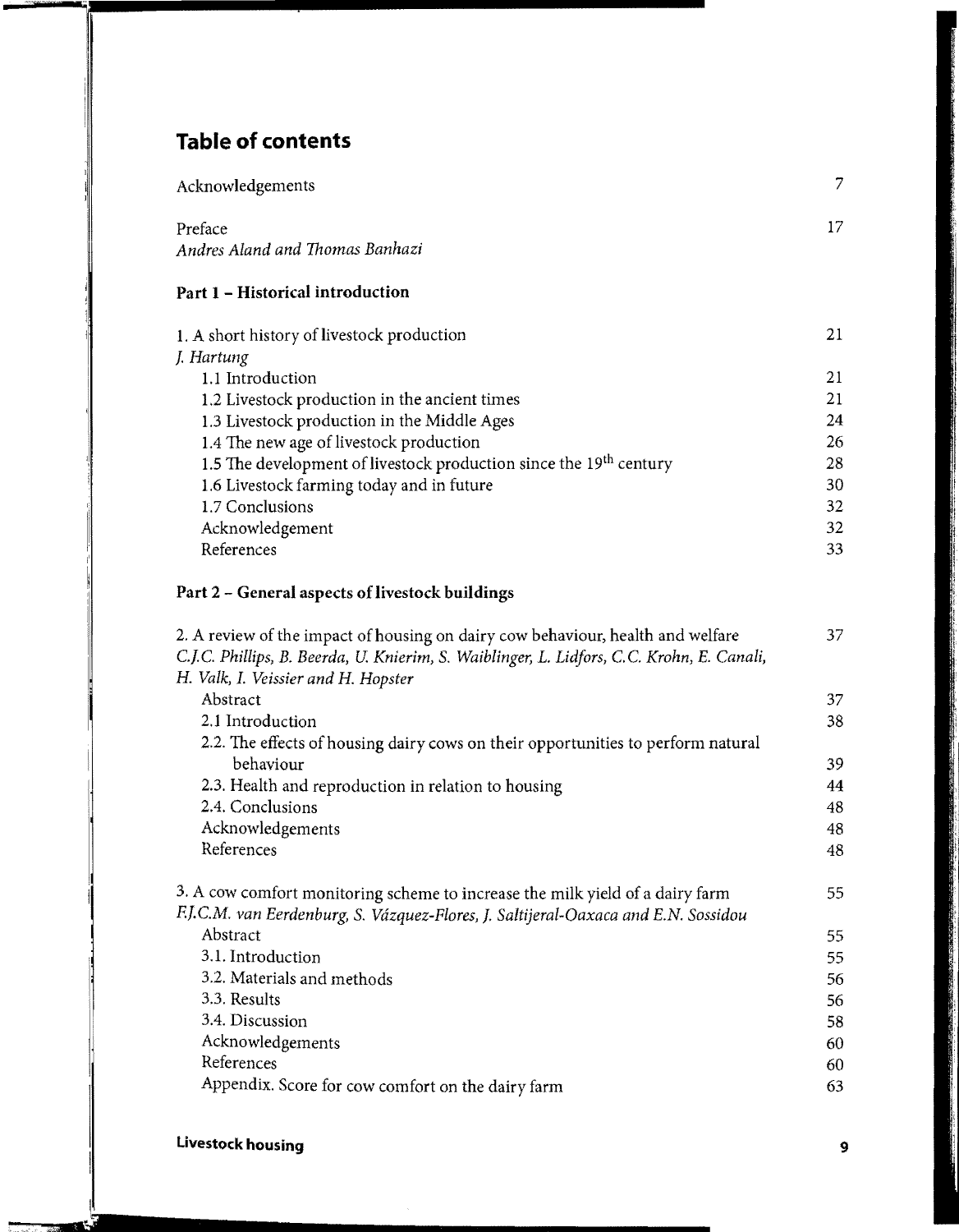| 4. Lying and walking surfaces for cattle, pigs and poultry and their impact on health,                                                   |     |
|------------------------------------------------------------------------------------------------------------------------------------------|-----|
| behaviour and performance                                                                                                                | 75  |
| B.J. Lensink, E. Ofner-Schröck, M. Ventorp, P. Zappavigna, J. Flaba, H. Georg and                                                        |     |
| D. Bizeray-Filoche                                                                                                                       |     |
| Abstract                                                                                                                                 | 75  |
| 4.1 Introduction                                                                                                                         | 75  |
| 4.2 Lying and walking surfaces in cattle                                                                                                 | 76  |
| 4.3. Lying and walking surfaces for pigs                                                                                                 | 84  |
| 4.4. Lying and walking surfaces in poultry                                                                                               | 87  |
| 4.5. Conclusion                                                                                                                          | 88  |
| References                                                                                                                               | 89  |
|                                                                                                                                          |     |
| 5. Housing of sows during farrowing: a review on pen design, welfare and productivity<br>L.J. Pedersen, J. Malmkvist and H.M.L. Andersen | 93  |
| Abstract                                                                                                                                 | 93  |
|                                                                                                                                          |     |
| 5.1 Background                                                                                                                           | 93  |
| 5.2 Welfare consequences of the farrowing crate                                                                                          | 94  |
| 5.3 Space for sow and piglets in farrowing crates                                                                                        | 95  |
| 5.4 Piglet mortality in relation to housing                                                                                              | 97  |
| 5.5 Design of farrowing pens for loose housed sows                                                                                       | 100 |
| 5.6 Design of farrowing pens for loose housed sows                                                                                       | 104 |
| 5.7 Conclusion                                                                                                                           | 106 |
| Acknowledgements                                                                                                                         | 106 |
| References                                                                                                                               | 106 |
| Part 3 - Feed, water, bedding and waste management                                                                                       |     |
| 6. The impact of feeding and drinking management, and bedding and waste                                                                  |     |
| management, on animal health, welfare and performance                                                                                    | 115 |
| I. Ekesbo                                                                                                                                |     |
| Abstract                                                                                                                                 | 115 |
| 6.1 Introduction                                                                                                                         | 115 |
| 6.2 The impact of feeding and drinking management on animal health, welfare and                                                          |     |
| performance                                                                                                                              |     |
|                                                                                                                                          | 115 |
| 6.3 The impact of bedding management and flooring on animal health, welfare and                                                          |     |
| performance                                                                                                                              | 125 |
| 6.4 The impact of waste management on animal health, welfare and performance                                                             | 133 |
| References                                                                                                                               | 140 |
| 7. Factors influencing water temperature on farms and the effect of warm drinking                                                        |     |
| water on pig growth                                                                                                                      | 147 |
| T. Banhazi and D. Rutley                                                                                                                 |     |
| Abstract                                                                                                                                 | 147 |
| 7.1 Introduction                                                                                                                         | 147 |
| 7.2 Materials and methods                                                                                                                | 148 |
|                                                                                                                                          |     |

# **10 Livestock housing**

Ü.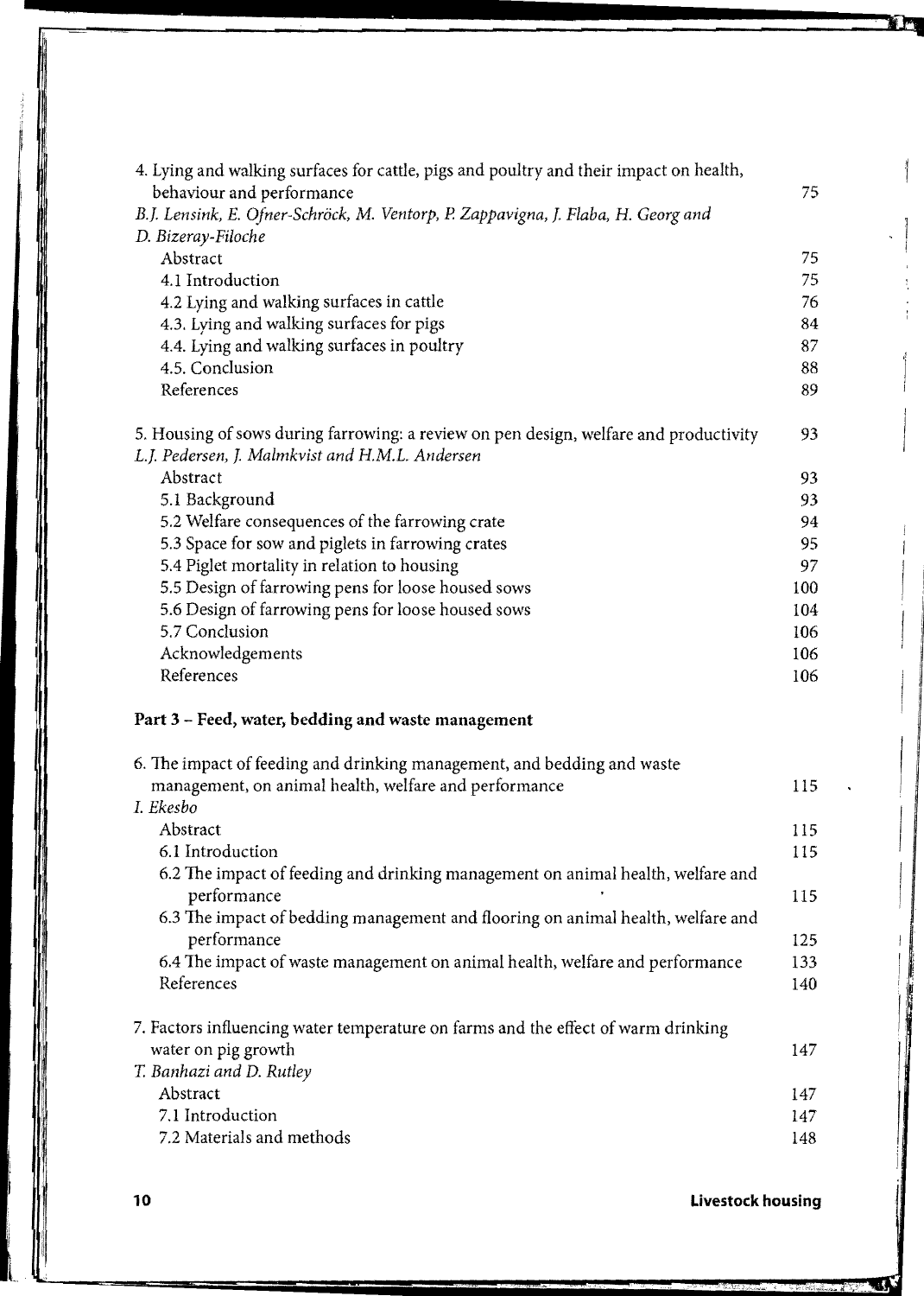| 7.3 Results and discussion                                                             | 150 |
|----------------------------------------------------------------------------------------|-----|
| 7.4 Conclusions                                                                        | 158 |
| Acknowledgements.                                                                      | 158 |
| References                                                                             | 158 |
|                                                                                        |     |
| 8. Eco-friendly and efficient management of solid animal manure                        | 161 |
| S.G. Sommer                                                                            |     |
| Abstract                                                                               | 161 |
| 8.1 Introduction                                                                       | 161 |
| 8.2 Solid manure characteristics                                                       | 162 |
| 8.3 Transformation of organic matter                                                   | 163 |
| 8.4 Removal of solid manure from animal houses                                         | 167 |
| 8.5 Solid manure store                                                                 | 171 |
| 8.6 Land application of manure                                                         | 174 |
| 8.7 Modelling: methods to reduce greenhouse gas and NH <sub>3</sub> emissions by solid |     |
| manure management                                                                      | 176 |
| 8.8 Discussion                                                                         | 179 |
| 8.9 Conclusions                                                                        | 180 |
| References                                                                             | 180 |
| Part 4 - Ventilation and thermal environment                                           |     |
|                                                                                        |     |
| 9. Housing designs that optimize an animal's thermal environment                       | 185 |
| L.D. Jacobson                                                                          |     |
| References                                                                             | 187 |
| 10. Managing thermal stress in feedlot cattle: environment, animal susceptibility and  |     |
| management options from a US perspective                                               | 189 |
| T.M. Brown-Brandl                                                                      |     |
| Abstract                                                                               | 189 |
| 10.1 Introduction                                                                      | 189 |
| 10.2 Economic impact of heat stress in feedlot cattle                                  | 189 |
| 10.3 Environmental conditions                                                          | 190 |
| 10.4 Animal susceptibility                                                             | 192 |
| 10.5 Animal management strategies                                                      | 196 |
| 10.6 Conclusions                                                                       | 203 |
| Disclaimer                                                                             | 203 |
| References                                                                             | 203 |
|                                                                                        |     |
| 11. The impact of ventilation and thermal environment on animal health, welfare and    |     |
| performance                                                                            | 209 |
| $S.J.$ Hoff                                                                            |     |
| Abstract                                                                               | 209 |
| 11.1 Introduction                                                                      | 209 |
| 11.2 Brief history of animal housing ventilation                                       | 210 |
|                                                                                        |     |

**Livestock housing the contract of the contract of the contract of the contract of the contract of the contract of the contract of the contract of the contract of the contract of the contract of the contract of the contrac** 

in.

**External Property**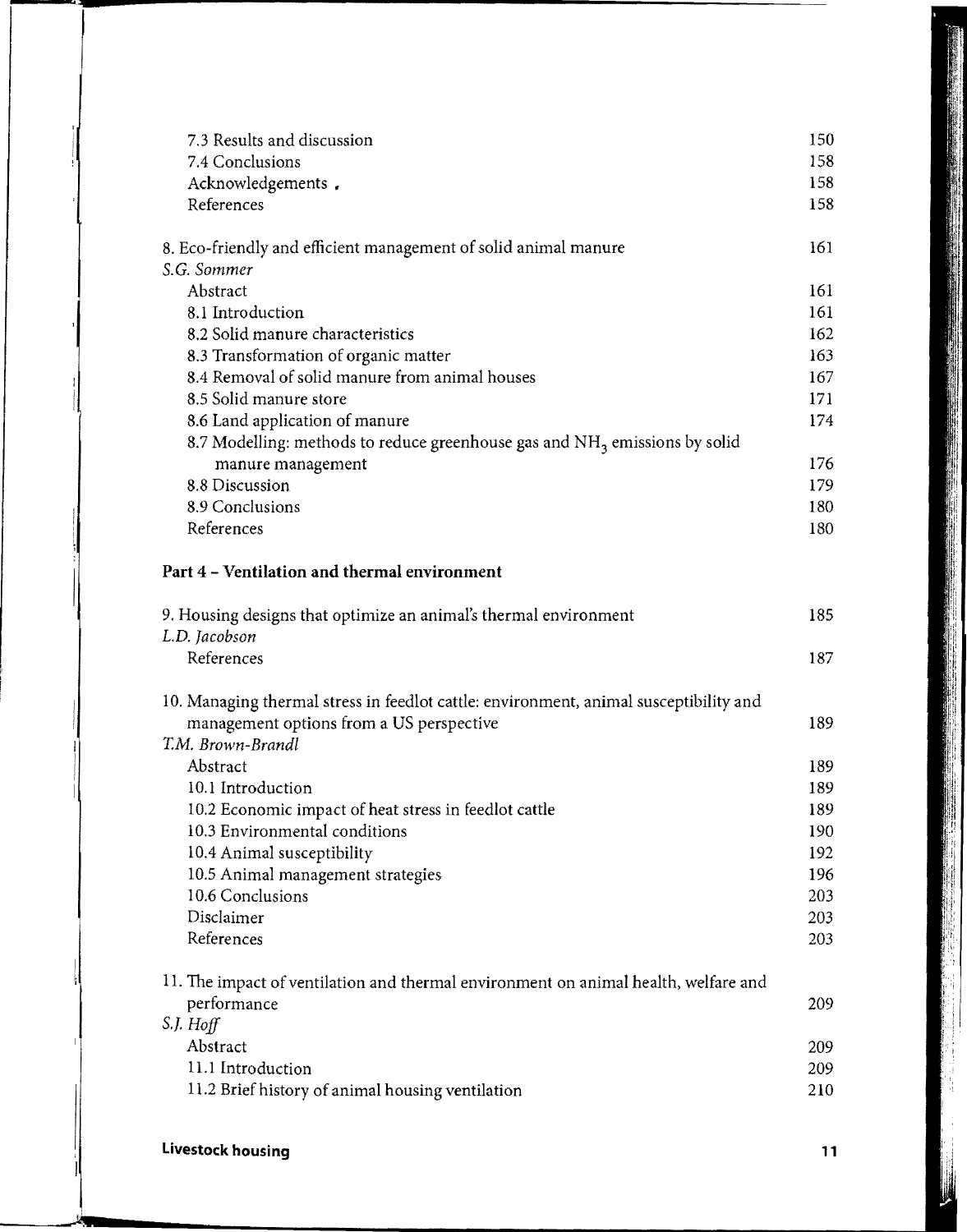| 11.3 Modern animal housing                                                       | 212 |
|----------------------------------------------------------------------------------|-----|
| 11.4 Animal housing characteristics                                              | 212 |
| 11.5 Climate control and environmental stressor mitigation                       | 215 |
| 11.6 Specific heat transfer mechanisms                                           | 215 |
| 11.7 The animal and it's thermal environment                                     | 220 |
| 11.8 Accuracy of estimating heat loss                                            | 221 |
| 11.9 Summary and conclusions                                                     | 233 |
| References                                                                       | 234 |
| 12. Constructing better piggery buildings by identifying factors contributing to |     |
| improved thermal control under hot climatic conditions                           | 237 |
| T. Banhazi and D. Rutley                                                         |     |
| Abstract                                                                         | 237 |
| 12.1. Introduction                                                               | 237 |
| 12.2. Materials and methods                                                      | 238 |
| 12.3 Results                                                                     | 241 |
| 12.4 Discussion                                                                  | 250 |
| 12.5 Conclusion                                                                  | 254 |
| Acknowledgements                                                                 | 254 |
| References                                                                       | 254 |
|                                                                                  |     |

# **Part** 5 - **Airborne pollutants**

j

| 13. Control of emissions from livestock buildings and the impact of aerial environment |     |
|----------------------------------------------------------------------------------------|-----|
| on health, welfare and performance of animals - a review                               | 261 |
| G. Gustafsson, S. Nimmermark and K-H. Jeppsson                                         |     |
| Abstract                                                                               | 261 |
| 13.1 Introduction                                                                      | 261 |
| 13.2 Emissions                                                                         | 267 |
| 13.3 Influences of factors in the building environments                                | 267 |
| 13.4 Conclusions                                                                       | 274 |
| References                                                                             | 274 |
| 14. Controlling the concentrations of airborne pollutants in three different livestock |     |
| facilities                                                                             | 281 |
| T. Banhazi                                                                             |     |
| Abstract                                                                               | 281 |
| 14.1 Introduction                                                                      | 281 |
| 14.2 Material and methods                                                              | 283 |
| 14.3 Results and discussion                                                            | 287 |
| 14.4 Conclusions                                                                       | 292 |
| Acknowledgements                                                                       | 292 |
| References                                                                             | 292 |

#### **12 Livestock housing**

.--r' -:.,

**Tr** 

 $\mathbf{I}$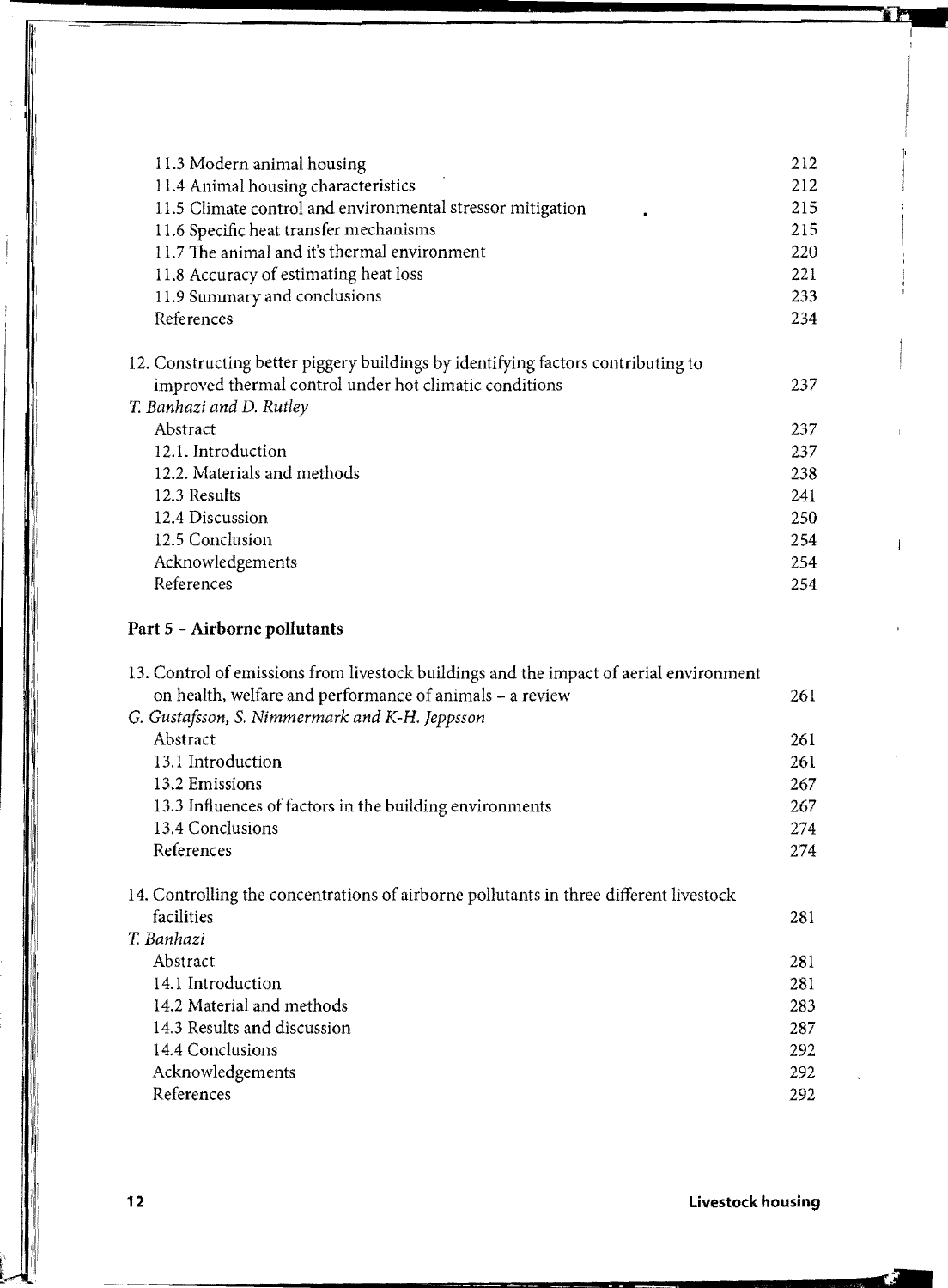| 15. Environmental and management effects associated with improved production        |            |
|-------------------------------------------------------------------------------------|------------|
| efficiency in a respiratory disease free pig herd in Australia                      | 297        |
| T. Banhazi                                                                          |            |
| Abstract                                                                            | 297        |
| 15.1 Introduction                                                                   | 297        |
| 15.2 Materials and methods                                                          | 298        |
| 15.3 Results                                                                        | 302        |
| 15.4 Discussion                                                                     | 308        |
| 15.5 Conclusions                                                                    | 311        |
| Acknowledgements                                                                    | 312        |
| References                                                                          | 312        |
| 16. A proposed Livestock Burden Index (LBI) for airborne pollutants in livestock    |            |
| buildings                                                                           | 315        |
| J. Seedorf                                                                          |            |
| Abstract                                                                            | 315        |
| 16.1 Introduction                                                                   | 315        |
| 16.2 Methodology                                                                    | 317        |
| 16.3 Demonstration of application and discussion                                    | 320        |
| 16.4 Conclusions                                                                    | 324<br>324 |
| Acknowledgements<br>References                                                      | 325        |
|                                                                                     |            |
|                                                                                     |            |
| Part 6 - Hygiene and cleanliness                                                    |            |
| 17. Aiming at building cleanliness to keep livestock healthy                        | 331        |
| F. Madec                                                                            |            |
| Abstract                                                                            | 331        |
| 17.1 Introduction                                                                   | 331        |
| 17.2 Cleanliness and health maintenance                                             | 332        |
| 17.3 Cleaning-disinfection of livestock buildings                                   | 345        |
| 17.4 Conclusion                                                                     | 349        |
| References                                                                          | 349        |
| 18. Practical evaluation of cleaning methods that could be implemented in livestock |            |
| buildings                                                                           | 355        |
| T. Banhazi and B. Santhanam                                                         |            |
| Abstract                                                                            | 355        |
| 18.1 Introduction                                                                   | 355        |
| 18.2 Brief literature review                                                        | 355        |
| 18.3 Materials and methods                                                          | 357        |
| 18.4 Results and discussion                                                         | 362        |
| 18.5 Conclusions                                                                    | 373        |
| Acknowledgements<br>References                                                      | 374<br>374 |

(" "N=T35f\_'~!II•••••••••••••••••••••••••••••••••••••••••••••

**I:** '~,~,,:, **-'if**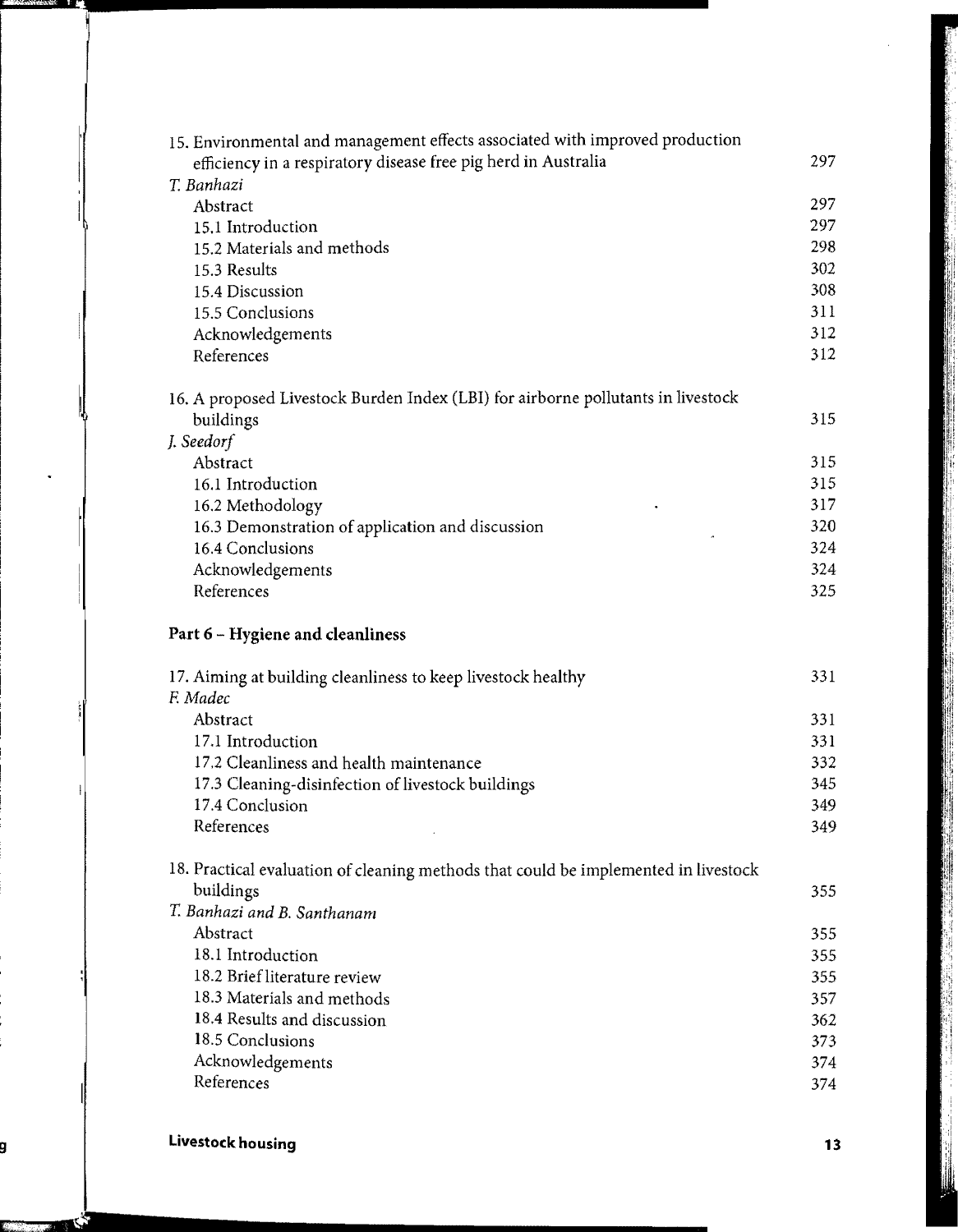| 19. Modelling and influencing hygiene conditions in Australian livestock buildings<br>T. Banhazi | 377        |
|--------------------------------------------------------------------------------------------------|------------|
| Abstract                                                                                         | 377        |
| 19.1 Introduction                                                                                | 377        |
| 19.2 Materials and methods                                                                       | 379        |
| 19.3 Results and discussion                                                                      | 381        |
| 19.4 Conclusions                                                                                 | 388        |
| Acknowledgements                                                                                 | 388        |
| References                                                                                       | 389        |
| Part 7 - Technological tools for managing livestock facilities                                   |            |
| 20. Towards an automatic dairy cattle welfare monitoring                                         | 393        |
| V. Poikalainen, E. Kokin, I. Veermäe and J. Praks                                                |            |
| Abstract                                                                                         | 393        |
| 20.1 Introduction                                                                                | 393        |
| 20.2 Concept of automatic cows' welfare evaluation                                               | 394        |
| 20.3 Essential animal-based parameters for automatic acquisition                                 | 395<br>397 |
| 20.4 Overview of specific modules for lameness estimation                                        | 398        |
| 20.5 Principal structure of an automatic welfare monitoring system<br>20.6 Concluding remarks    | 402        |
| Acknowledgements                                                                                 | 403        |
| References                                                                                       | 403        |
|                                                                                                  |            |
| 21. The sound makes the difference: the utility of real time sound analysis for health           |            |
| monitoring in pigs                                                                               | 407        |
| S. Ferrari, M. Silva, V. Exadaktylos, D. Berckmans and M. Guarino                                |            |
| Abstract                                                                                         | 407        |
| 21.1 Introduction                                                                                | 407        |
| 21.2 Research and achieved results                                                               | 408        |
| 21.3 Conclusions                                                                                 | 416        |
| References                                                                                       | 416        |
| 22. The ease of movement: how automatic gait and posture analysis can contribute to              |            |
| early lameness detection in dairy cattle                                                         | 419        |
| C. Bahr, A. Van Nuffel, S. Van Weyenberg and D. Berckmans                                        |            |
| Abstract                                                                                         | 419        |
| 22.1 Introduction - the problem of lameness in dairy production                                  | 419        |
| 22.2 Available methodologies to analyse the gait of dairy cattle                                 | 420        |
| 22.3 Two examples to approach automatic detection of lameness in moving dairy cows               | 421        |
| 22.4 The potential of automatic lameness detection systems                                       | 427        |
| References                                                                                       | 428        |

"'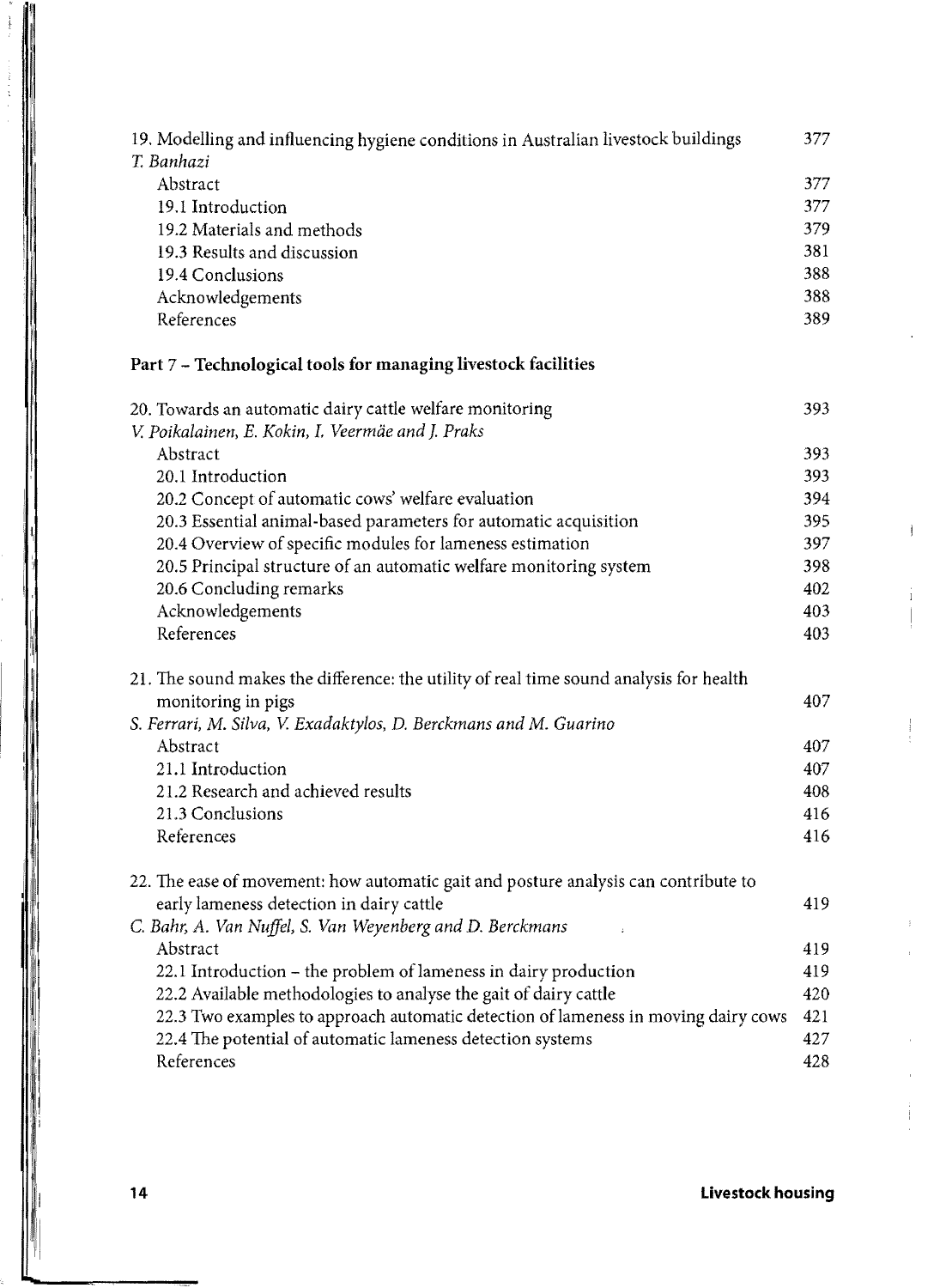| 23. Lighting for laying hens: the effect of environmental factors on bird behaviour          | 431 |
|----------------------------------------------------------------------------------------------|-----|
| S. Gunnarsson                                                                                |     |
| Abstract                                                                                     | 431 |
| 23.1 Introduction                                                                            | 431 |
| 23.2 Animals, material and methods                                                           | 433 |
| 23.3 Results                                                                                 | 435 |
| 23.4 Discussion                                                                              | 437 |
| 23.5 Conclusion                                                                              | 438 |
| References                                                                                   | 438 |
| 24. They have seen the light: 3D light distribution and effects of light intensity on animal |     |
| welfare in swine husbandry                                                                   | 441 |
| A. Costa, A. Van Brecht, M. Porro, D. Berckmans and M. Guarino                               |     |
| Abstract                                                                                     | 441 |
| 24.1 Introduction: lighting standards to meet pig welfare guidelines                         | 441 |
| 24.2 Materials and methods                                                                   | 443 |
| 24.3 Results and discussion                                                                  | 445 |
| 24.4 Conclusions                                                                             | 448 |
| References                                                                                   | 451 |

#### **Part 8 - Occupational and community health aspects of animal production**

| 25. Challenges to occupational and community health and the environment in animal |     |
|-----------------------------------------------------------------------------------|-----|
| production and housing: a North American perspective                              | 455 |
| K.J. Donham                                                                       |     |
| Abstract                                                                          | 455 |
| 25.1 Introduction                                                                 | 455 |
| 25.2 Types of animal feeding operations and associated housing                    | 456 |
| 25.3 Occupational health of swine producers and employees                         | 457 |
| 25.4 Prevention                                                                   | 462 |
| 25.5 Community health issues                                                      | 465 |
| 25.6 Environmental pollution concerns                                             | 470 |
| 25.7 Summary                                                                      | 472 |
| References                                                                        | 474 |
| Keyword index                                                                     | 483 |

**Livestock housing 15** 

 $\begin{matrix} \n\end{matrix}$ 

 $\begin{array}{c}\n\hline\n\end{array}$ 

a Caracteria

i.

I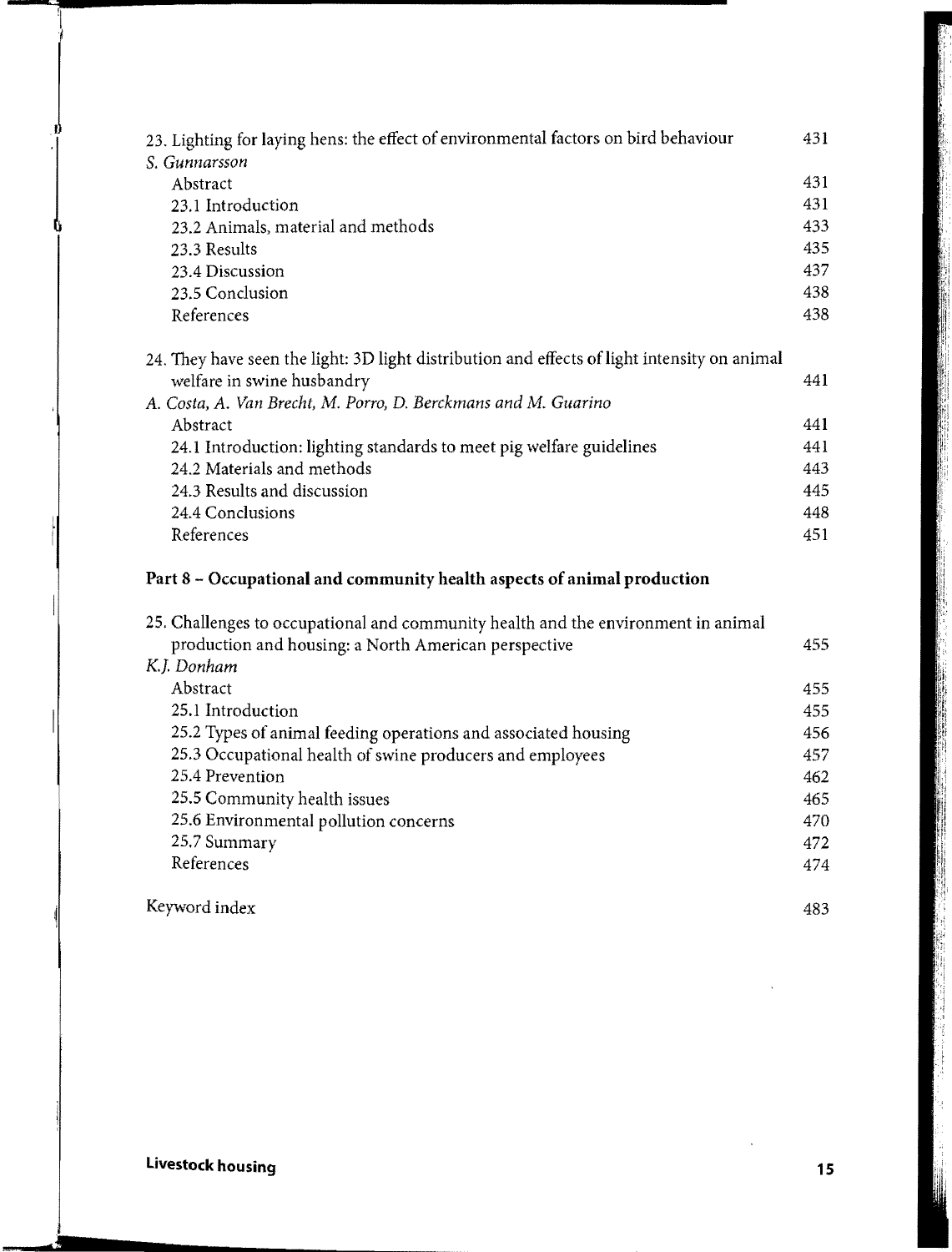| 23. Lighting for laying hens: the effect of environmental factors on bird behaviour          | 431 |
|----------------------------------------------------------------------------------------------|-----|
| S. Gunnarsson                                                                                |     |
| Abstract                                                                                     | 431 |
| 23.1 Introduction                                                                            | 431 |
| 23.2 Animals, material and methods                                                           | 433 |
| 23.3 Results                                                                                 | 435 |
| 23.4 Discussion                                                                              | 437 |
| 23.5 Conclusion                                                                              | 438 |
| References                                                                                   | 438 |
| 24. They have seen the light: 3D light distribution and effects of light intensity on animal | 441 |
| welfare in swine husbandry                                                                   |     |
| A. Costa, A. Van Brecht, M. Porro, D. Berckmans and M. Guarino                               |     |
| Abstract                                                                                     | 441 |
| 24.1 Introduction: lighting standards to meet pig welfare guidelines                         | 441 |
| 24.2 Materials and methods                                                                   | 443 |
| 24.3 Results and discussion                                                                  | 445 |
| 24.4 Conclusions                                                                             | 448 |
| References                                                                                   | 451 |
|                                                                                              |     |

#### Part 8 - Occupational and community health aspects of animal production

| 25. Challenges to occupational and community health and the environment in animal |     |
|-----------------------------------------------------------------------------------|-----|
| production and housing: a North American perspective                              | 455 |
| K.J. Donham                                                                       |     |
| Abstract                                                                          | 455 |
| 25.1 Introduction                                                                 | 455 |
| 25.2 Types of animal feeding operations and associated housing                    | 456 |
| 25.3 Occupational health of swine producers and employees                         | 457 |
| 25.4 Prevention                                                                   | 462 |
| 25.5 Community health issues                                                      | 465 |
| 25.6 Environmental pollution concerns                                             | 470 |
| 25.7 Summary                                                                      | 472 |
| References                                                                        | 474 |
| Keyword index                                                                     | 483 |

Keyword index

**Livestock housing 15** 

r S

**TEACHER** 

 $\tilde{\phantom{a}}$ 

 $\mathbb{R}$ 

i.

ļ,

I